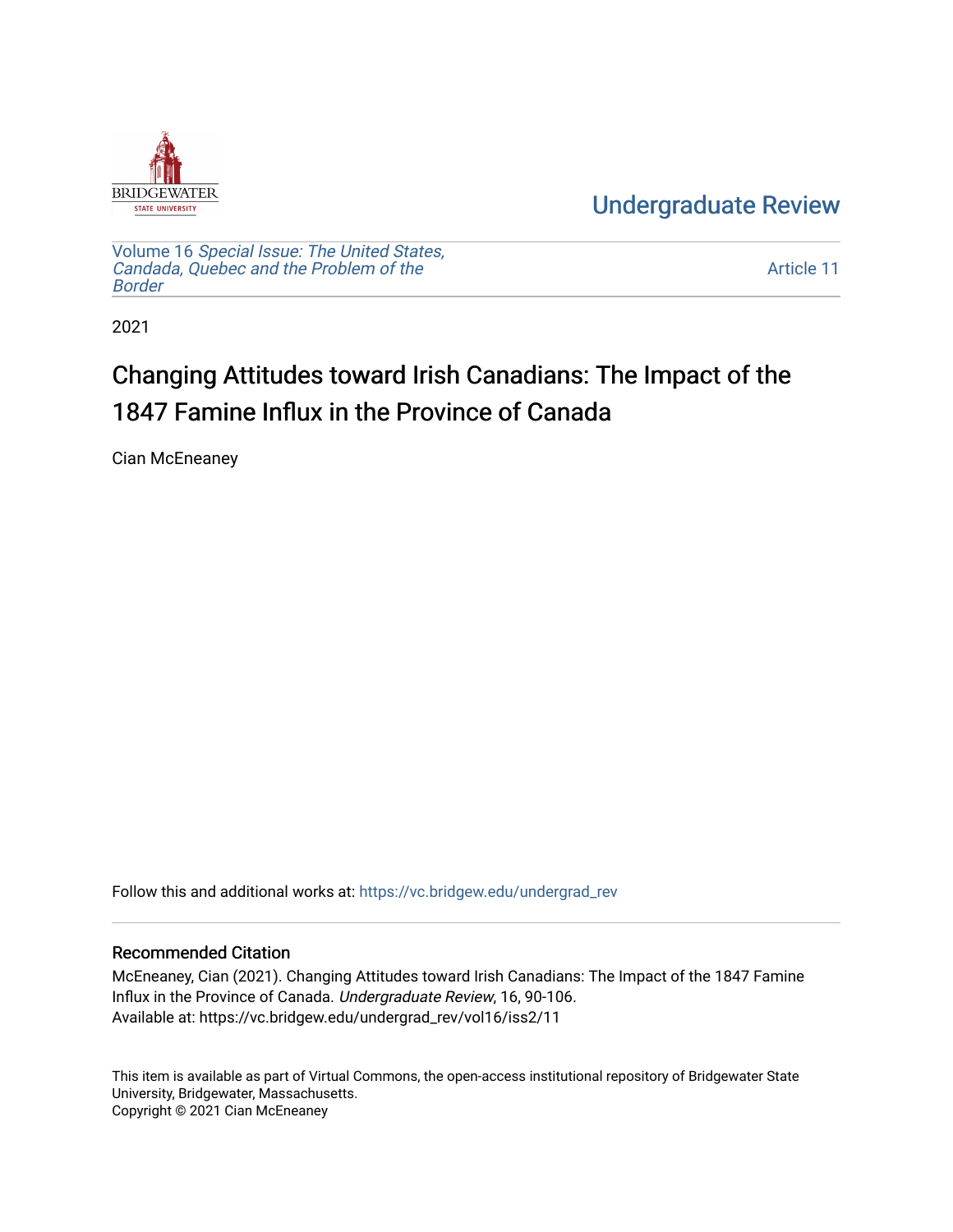# Changing Attitudes toward Irish Canadians: The Impact of the 1847 Famine Influx in the Province of Canada

CIAN McENEANEY, BRIDGEWATER STATE UNIVERSITY, BRIDGEWATER, MA, USA. ciang@comcast.net

**Abstract**: Throughout the nineteenth century, Canada regularly received Irish immigrants who became a tolerated and important part of Canadian society. However, between 1845 and 1852, Ireland endured a dreadful famine which saw more than two million Irish paupers emigrate, with their destinations varying across the world. A large portion of Irish famine immigrants travelled to the comparatively empty British North American colony in Canada, passing almost entirely through Quebec. Canadians at first welcomed the idea of large numbers of immigrants to help expand the western frontier, but with a massive exodus of Irish paupers fleeing Ireland in 1847, what arrived in the ports of Quebec ended up terrifying the people of Canada. The deplorable condition of the immigrants strained the Canadian social institutions beyond their means, and shifted the view of Irish Canadians into a negative light. Although quarantined at Grosse Isle, and various other makeshift quarantine stations throughout the St. Lawrence River valley, the unexpectedly diseaseridden immigrants caused typhus, cholera, and dysentery to run rampant wherever they arrived, claiming the lives of thousands of Canadians, as well as many of their own. Societal conditions set in place by previous generations of Irish immigrants to Canada, which allowed them to be a welcomed part of Canadian communities, were broken by this new wave of Irish exiles, and caused public opinion to turn against the Irish immigrants. The betrayal of social norms caused a violent Protestant-Canadian nativist response that lasted for decades after their arrival.

**Keywords**: famine, immigration, Irish Canadians, Quebec, nativism

Throughout the nineteenth century, the Irish regularly immigrated to Canada; prior to the famine period in Ireland (1845-52) more than 250,000 Irish immigrants traveled to a welcoming Canada.1 These Irish Canadians created distinct communities within cities throughout the St. Lawrence River valley and beyond, helping expand Canadian institutions and infrastructure. However, during the famine period Irish immigration increased significantly, with the largest influx occurring during 1847, and pushing well past the limits Canadian institutions established for the occasion. As thousands of Irish fleeing famine in their homeland flooded into Canadian cities and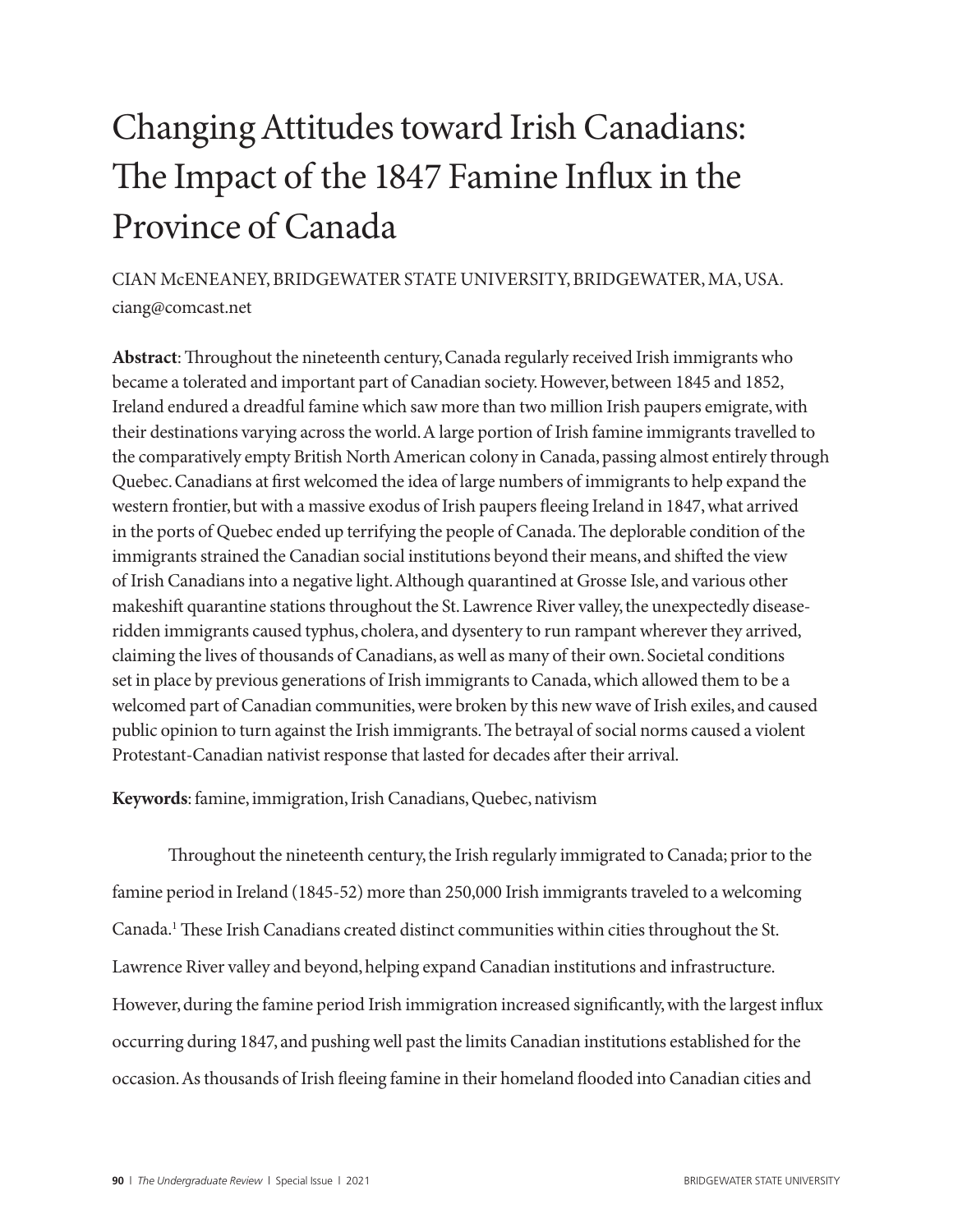towns, they betrayed the acceptable social standards set for them by their forebears.

The reason the Irish left their homeland is indicative of why the 1847 immigrants differed so widely from previous decades, and why exactly Canada became the primary destination for the famine immigrants explains how this societal betrayal came to fruition. Examination of various first-person experiences of those who endured the immigration season of 1847 shows how the Canadian view toward Irish immigrants drastically changed, as Irish of a different stock than what most Canadians expected or wanted began to arrive. This caused a nativist response to the frightening, and largely Catholic, Irish immigrants broadly in Canada, demonstrated by the Protestant populations of Montreal and Quebec City post-1847.

Irish emigration has a longer history than most think, predating what is typically thought to have started with the famine. Ireland produced many Canadian-bound emigrants pre-famine, and though many Irish moved south into the United States upon arrival, a majority of those disembarking stayed in Upper and Lower Canada.<sup>2</sup> These Irish tended to be wealthier Protestants from the Ulster province, who blended in well with the British Protestant majority already present in Canada.<sup>3</sup> During the 1830s, more proletariat Catholic Irish immigrants arrived in Canada, with higher volumes of unskilled workers and domestic servants disembarking in Quebec.<sup>4</sup> These able-bodied and willing immigrants worked to make a fruitful life for themselves in their new home, contributing to expanding Canadian infrastructure in the process.

While tensions between Protestant and Catholic populations globally ran high throughout the nineteenth century, Canadian Protestants tolerated the early Irish Catholic immigrants in communities along the St. Lawrence. Irish Catholics typically occupied the lowest rungs of society in Canada, living in the poorest areas and working low-paying jobs such as farming and general labor.5 Catholic Irish Canadians found work on public works and are largely responsible for building many bridges and canals during the pre-famine period in Canada.6 Canadian historian Andrew Holman explains the social conditions that led pre-famine Catholic Irish in Hamilton to be a tolerated part of society: most importantly an efficient use of the space they occupied, a sense of self-sufficiency, and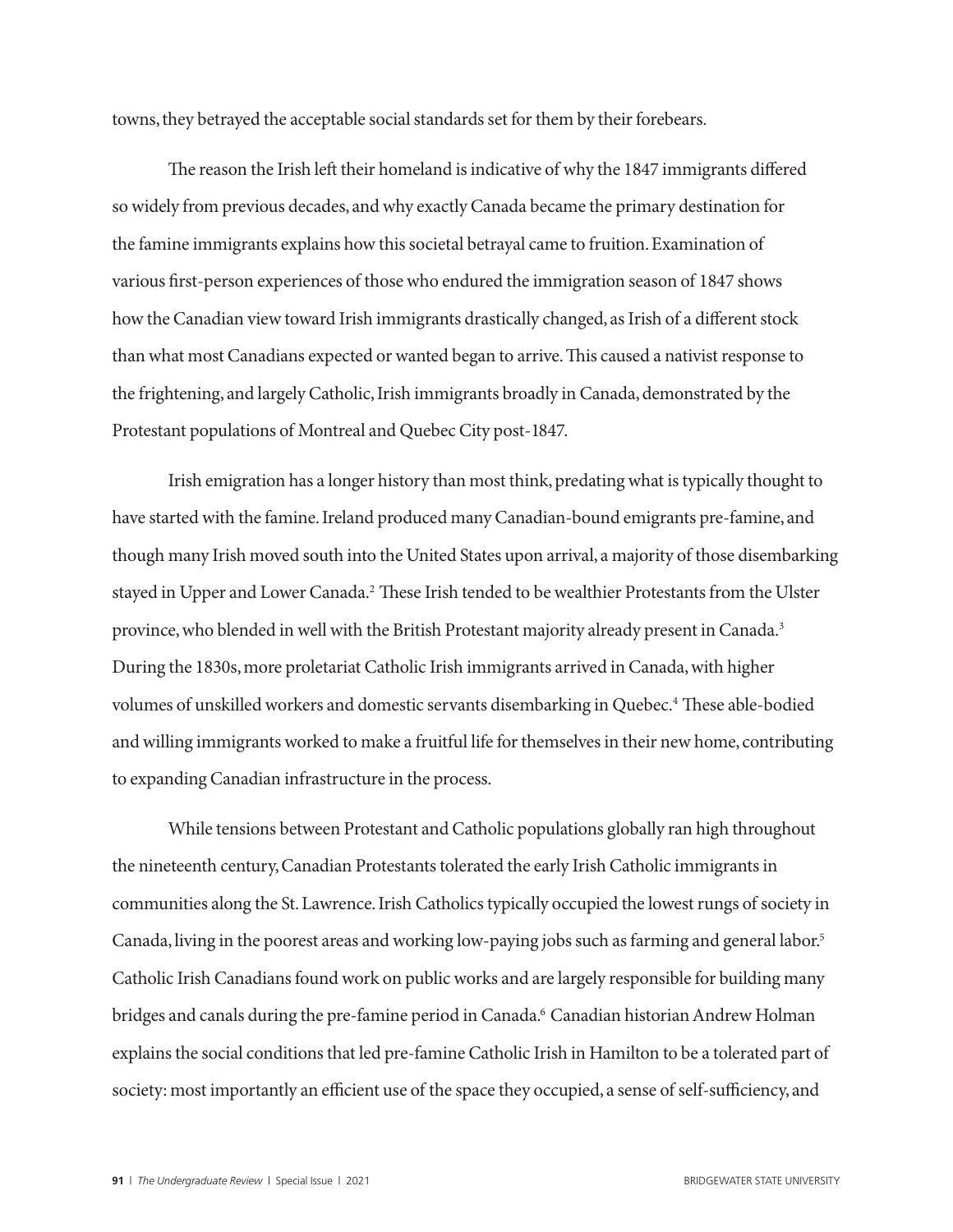economic usefulness.<sup>7</sup> The pre-famine Irish immigrants typically met these criteria in Hamilton and other areas of early nineteenth-century Irish immigration in Canada. Catholic Irish largely stayed out of the way of the Protestant majority, which helped set the acceptable standard by which Canadians viewed the Irish immigrants in Canada, until the Irish Famine.

Beginning in 1842, a devastating potato blight ravaged Ireland, causing more than one million deaths due to starvation and fever, with another two million people escaping the blight through emigration by 1852. Emigration from Ireland steadily grew throughout the 1840s, peaking in 1847, which saw the highest levels of emigration with an estimated 400,000 Irish emigrating, more than 100,000 of whom fled to Canada.<sup>8</sup> The ongoing famine in Ireland, in combination with inefficient Poor Relief laws reluctantly funded by profiteering Irish landlords, caused the mass exodus by which Canada became inundated with destitute immigrants.

With Irish workhouses overflowing and degrading soup kitchens closing, the newly amended Poor Relief Laws levied rates from landlords to fund these failing relief schemes, which inadvertently assisted in a mass exodus of Irish paupers. Under the new laws, landlords became liable to pay for new poor relief schemes through increased taxes based on how many tenants resided on their lands.<sup>9</sup> These changes prompted landlords to assist their tenants in emigrating, as buying the trans-Atlantic passage, to Canada in particular, became cheaper than paying for relief that sustained their tenants.10

Irish historians unequivocally determine 1847 to be the worst year of the famine in Ireland, being colloquially referred to as "Black '47." After enduring multiple years of a worsening potato crop failure, food prices continued to soar, becoming increasingly unaffordable to the overpopulated pauper class, while a surge in diseases ravaged the swollen Irish population. As relief efforts largely halted by the winter of 1846-47, Ireland saw the largest increase in mortality caused by starvation and fever during the famine period.11 The grim outlook of the 1847 harvest helped convince those unsure of their fate in Ireland to abandon their homeland in search of a better life as their staple food source, and the ruling class, betrayed them. The spring of 1847 saw the largest increase in emigration than ever before, only that they did not leave Ireland, as historian John Kelly explains, "they were *fleeing*, the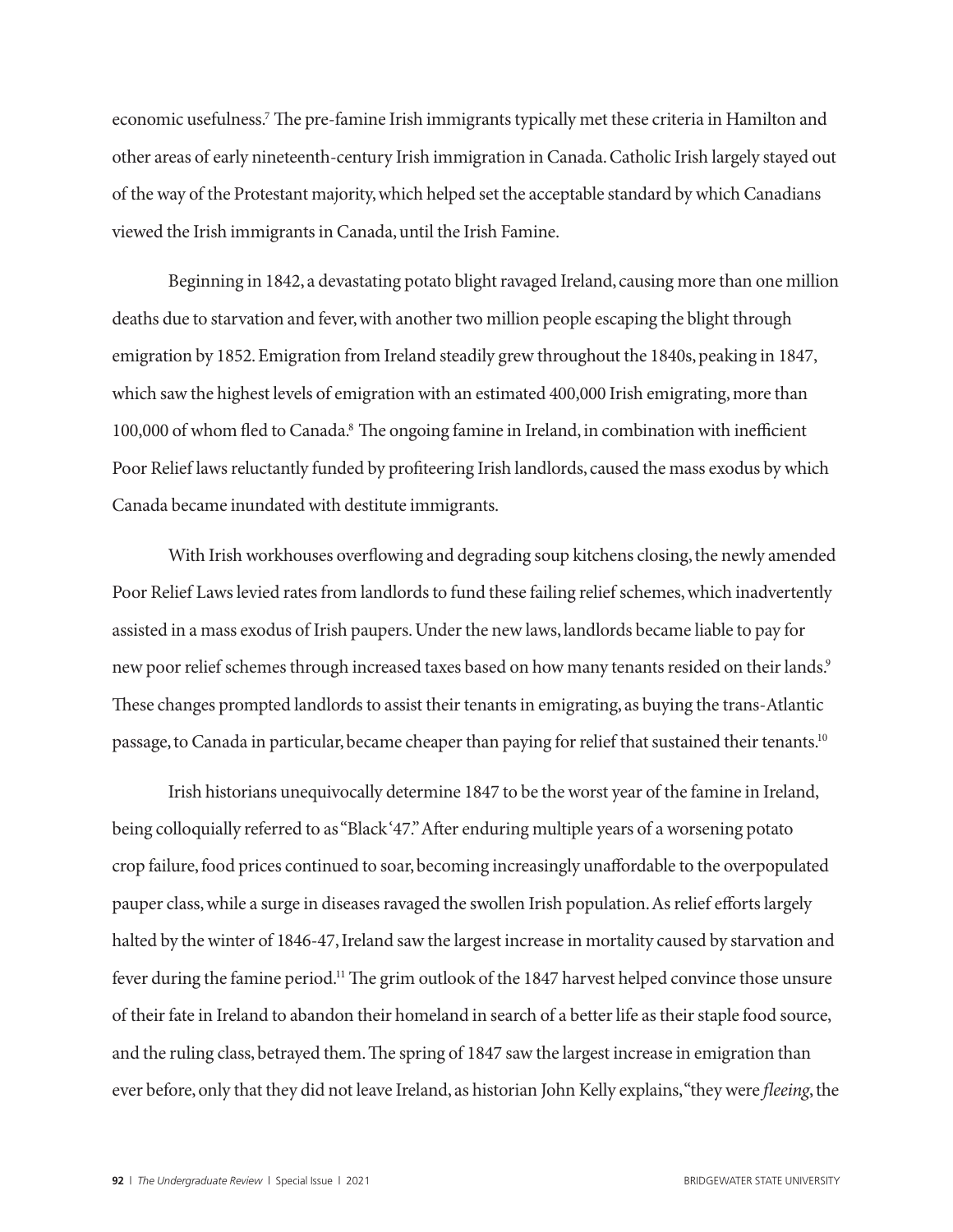way a crowd flees a burning building: heedlessly, recklessly, with no thought other than to get out."<sup>12</sup> With the outward flow of Irish paupers increasing significantly from famine fatigue and given the dire expectations of the coming year, hundreds of thousands prepared to flee their homes, willingly or through assisted immigration. Conditions had grown so terrible in Ireland that the consensus among the Irish peasantry was that anywhere was better than there.

Canadians readied themselves to receive the expected outflow of famine-stricken from Ireland by setting up resolutions to bring the Irish immigrants of 1847 directly to Canada. They rationalized this by expecting to use the influx of immigrants to populate and expand the western Canadian frontiers, as had been done in previous years. Former British Prime Minister Earl Grey, in a speech to the House of Lords on 15 May 1847, perfectly summed up the prevailing mentality of sending great quantities of emigrants to Canada:

…the development of the facilities which Canada possessed for the absorption of [immigrant] labour…was increasing almost in a geometrical ratio, because many of the labourers who went out there became, after a few years, settlers on the land, and able to give assistance in work to new comers, so forming a constantly widening circle…the systematic distribution of emigrants, would operate very advantageously upon the very large emigration of the present year, which… exceeded threefold the emigration of last year, and that the persons now going out would be able to establish themselves successfully and with advantage in the colonies.<sup>13</sup>

The British would send Irish emigrants to Canada in large quantities throughout 1847 to supply Canada with labor, which would create a self-perpetuating, frontier-expanding labor market that could constantly bring more immigrants to Canada. The Government of the Province of Canada agreed with this view, and prepared to gladly accept up to 100,000 Irish immigrants over the course of the year.14 Both the British and Canadian governments based these assumptions about able-bodied immigrants improving the Canadian frontier on the previous decades of wealthier Irish immigration,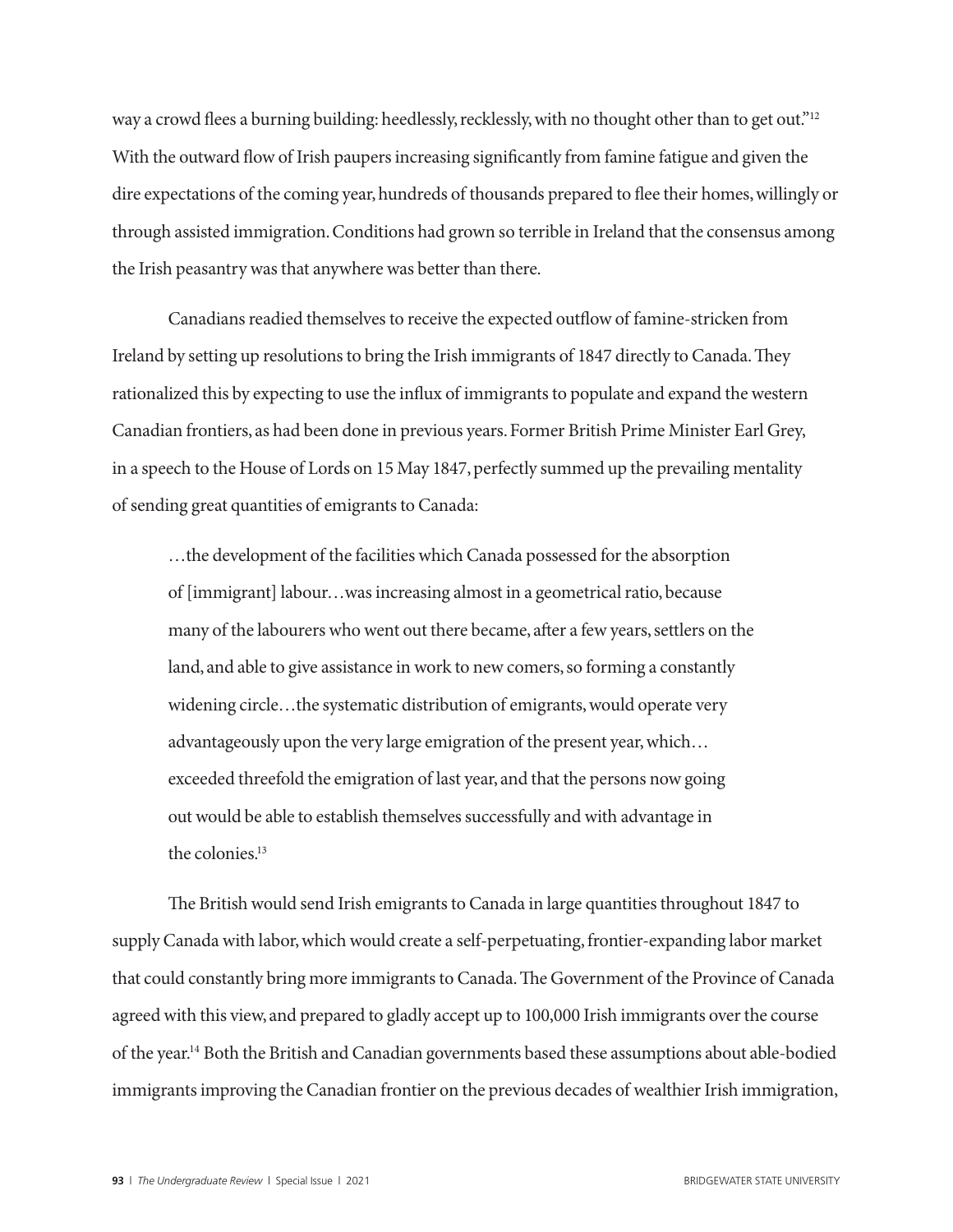who did actually strengthen Canadian institutions. This time, however, they largely overlooked the deplorable circumstances in Ireland during the famine, which resulted in a different kind of immigrant to Canada, more akin to an exile.

The condition of Irish paupers only strengthened the want for immigrants in Canada out of sympathy, desiring to take in those afflicted so as to ease the Imperial burden the famine caused in Ireland. Throughout 1846, Canadian newspapers frequently published and reprinted articles on the Irish famine in a very compassionate tone.15 The *Montreal Gazette* reprinted a sympathetic *Manchester Guardian* article on 26 September 1846 detailing the deplorable conditions of the Irish, and outlining the charitable donations generated since 1845. The article highlights the mismanagement of Ireland as the main cause for the Irish plight and predicted the mass exodus of 1847.16 By the early spring of 1847, the realistic conditions of the large numbers of expected immigrants became more apparent, and began to worry some Canadians.

On 16 April 1847, *Le Canadien* warned the people of Quebec City that the impending influx of "emigration from the British Isles, and from Ireland in particular, toward this continent is readying on a vast scale."17 Compounding these anxieties, Canadian institutions suddenly expected a largerthan-normal portion of paupers as the United States continued to impose restrictive measures on immigration. Seeing the deplorable condition of arriving immigrants in early 1847, the United States charged ship captains ten dollars per immigrant onboard, and placed a 1,000-dollar levy on immigrants deemed too old or too sick.18 These measures shifted the tide of famine Irish across the Atlantic towards Canada, and helped to ensure only the most destitute Irish immigrants arrived in Canadian ports. On 28 April 1847, *Le Canadien* denounced these "strict and isolationist precautionary measures" taken by the United States and claimed, "God forbid that we should wish to close the doors of Canada to the unfortunate immigrants of Ireland."<sup>19</sup> The United States possessed the luxury of denying entry to any undesirable immigrants, but as a British colony, Canada could use no such measures.

On 5 May 1847, the *Montreal Gazette* reported with a sigh of relief that John Easton Mills,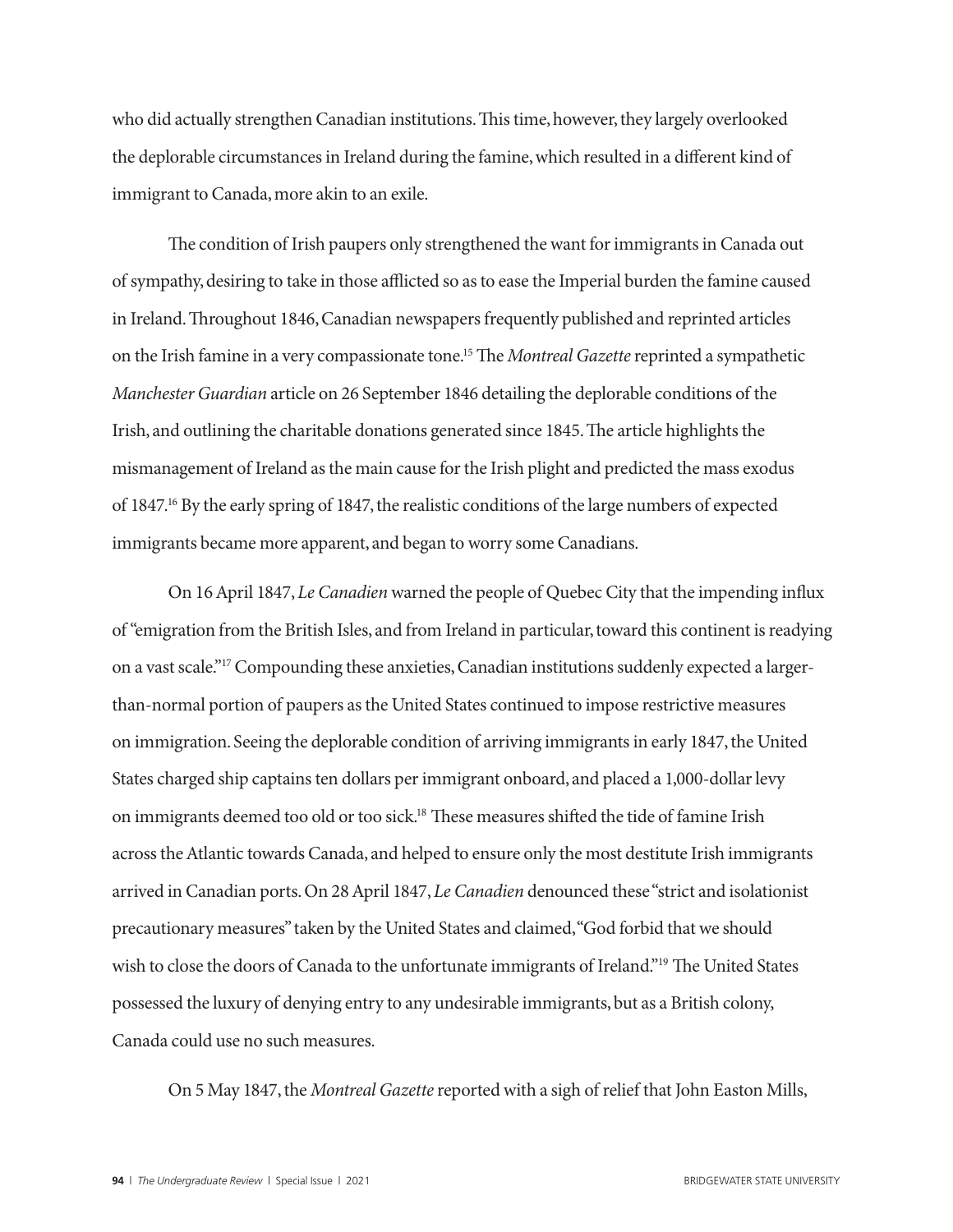the Quebec City mayor, planned a meeting for the following week to form a Board of Health to set up sanitation procedures for the expected Irish immigrants.20 Diseases such as typhus, dysentery, and cholera (then known simply as "fever" or "ship fever") became the biggest killers among the Irish during the famine, and the emigrants brought these diseases with them to their destinations around the world. The local concern about the inbound sickness continued to grow while cities along the St. Lawrence worked to set up similar Boards of Health. In June, multiple local Boards of Health in major cities along the St. Lawrence set sanitation and relief standards for incoming immigrants, but by October most had shut down due to lack of funding and oversight.<sup>21</sup>

On 12 May *Le Canadien* at the last minute protested "with the utmost energy the idea that certain politicians in Ireland and England have to swamp Canada with the indigent population of Ireland…The conditions in Ireland are the result of poor administration of the miserable country; are we to be the ones to bear the distress?"<sup>22</sup> But the expectations of using the immigrants to expand the frontier prevailed over the dire warnings. Emigrant societies were set up to help the immigrants find work out west, hoping to bolster and develop the western frontier. As the immigration season kicked off on 12 May, the *Montreal Gazette* published a notice to all labor contractors to contact agents of the Department of Labour for immigrant laborers to hire for work on the frontier.<sup>23</sup> The same day, in a letter to the editor of the *Ottawa Daily Citizen*, Nova Scotian J. B. Uniacke welcomed the famine Irish, claiming the immigration schemes set forth in Canada were, "pregnant with advantages for both countries [Canada and Ireland]" and that "the population of Ireland can find happy homes in the British Provinces [of Canada]."24 However, the immigrants who arrived throughout 1847 were largely sustenance tenant farmers or unskilled workers who could not provide for themselves upon arrival.<sup>25</sup>

Through assisted immigration schemes in Ireland, landlords shipped their tenants wholesale across the Atlantic in an effort to save money rather than ensure their safety at home in Ireland. Many had never been five miles from their homes in Connaught or West Munster and spoke almost entirely Gaelic.<sup>26</sup> They left their homes with little more than the clothes on their back, and the money their landlords provided them for passage. A Limerick landowner, Stephen de Vere, bought his tenants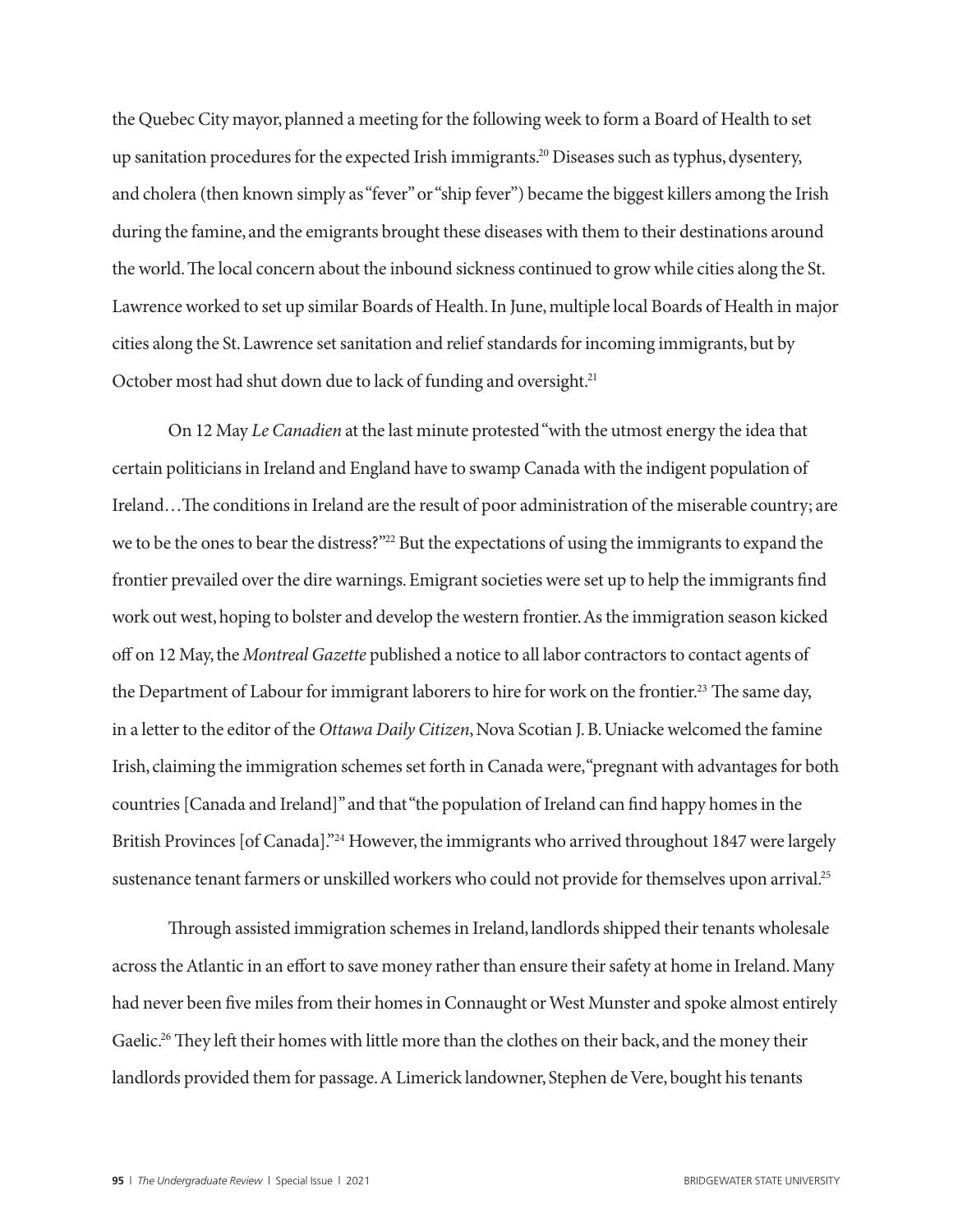passage to Canada from London in late April 1847, and traveled with them in steerage the entire two-month voyage in order to document the conditions. Traveling in what he described as one of the better regulated ships, de Vere witnessed the horrors of the passage firsthand. He recorded his entire experience in a letter to the Agent-General of Emigration T. F. Elliot, who passed it on to Earl Grey to read aloud in the House of Lords.27 De Vere wrote:

Before the emigrant has been at sea a week, he is an altered man…hundreds of poor people, men, women and children, of all ages from the drivelling idiot of 90 to the babe just born, huddled together, without light, without air, wallowing in filth and breathing a fetid atmosphere, sick in body, dispirited in heart; the fevered patients lying between the sound, in sleeping places so narrow as almost to deny them the power of indulging…their agonized ravings disturbing those around and predisposing them…living without food or medicine…dying without the voice of spiritual consolation and buried in the deep without the rites of the Church. The food is generally ill-selected and seldom sufficiently cooked…the supply of water, hardly enough for cooking and drinking, does not allow washing…the filthy beds, teeming with all abominations, are never required to be brought on deck and aired: the narrow space between the sleeping berths and the piles of boxes is never washed or scraped, but breathes up a damp and fetid stench, until the day before arrival at quarantine, when all hands are required to 'scrub up' and put on a fair face for the doctor and Government inspector.<sup>28</sup>

The appalling conditions de Vere described during his experience aboard a Canadian-bound ship provided the perfect environment for disease to proliferate. Ship captains packed their holds full of Irish paupers well past the legal limits, leading to overcrowding. Compounded with a serious lack of sanitation, these colloquially known "coffin ships" ran rampant with typhus, dysentery, and cholera. The entire passage, these ships festered until unloading their human cargo in Canada, with the mortality rate onboard Canadian-bound ships in 1847 calculated to be around 20 percent. Many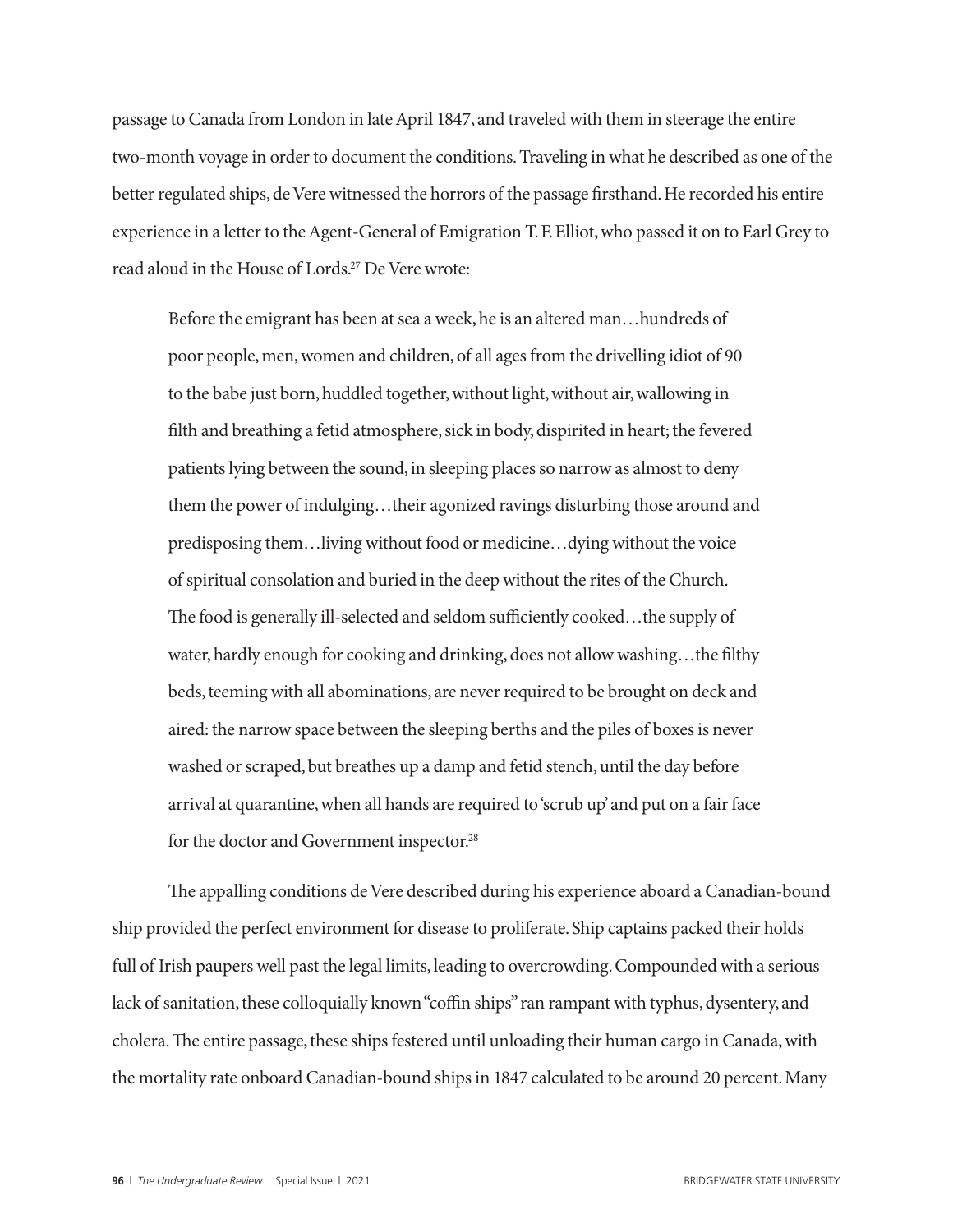historians liken the harrowing passage to Canada to the middle passage of the Atlantic slave trade,<sup>30</sup> and the "fair face" put on by the ship's crew did not fool the inspectors as the journey to Canada worsened upon arrival.

Every foreign vessel entering the St. Lawrence was required to be inspected for any signs of disease at Grosse Isle before continuing on to Quebec or Montreal. All immigrants who arrived at Grosse Isle quarantined on the island for two weeks to ensure no hidden infection surfaced in them. Those deemed a health risk because of their diseased state were kept in the sanitation hospital until their convalescence or their demise. The Canadian immigration season in the 1840s started in May when the St. Lawrence was largely free of ice, and ended in October when the river began to freeze over again. However, unseasonable weather in 1847 caused the St. Lawrence to remain frozen longer into the spring, delaying the start of the immigration season by two weeks.

The first immigrant ship, the *Syria* out of Liverpool carrying 192 steerage passengers, all emigrating from Ireland, arrived on 14 May.31 Upon inspection at the quarantine station, the *Syria* was found to have 52 fever-stricken immigrants aboard with nine already dead, and after four days at Grosse Isle the number of sick people jumped to 125.<sup>32</sup> The more ships that arrived at Grosse Isle, the higher the number of dead and dying climbed and the Canadian institutions were simply unprepared. By 23 May the hospital on Grosse Isle, set up with 250 beds, was inundated with 695 sick and dying individuals, most of whom were laid upon straw mats on the shore or in hastily constructed fever sheds.33 As the immigration season continued, the numbers did not abate, and disease continued to spread unchecked on the island and beyond as Irish immigrants were shipped to the mainland in order to relieve the overcrowding in quarantine stations. Disease reached the shores of Quebec and Montreal by June as sanitation regulations buckled under the pressure of such a disease-ridden population of immigrants.

Previously, the *Montreal Gazette* considered the city to be well prepared for the influx, claiming that 125,000 immigrants arrived during the 1846 immigration season with no issues, proving the system worked.35 Likewise, the Government of the Province of Canada had been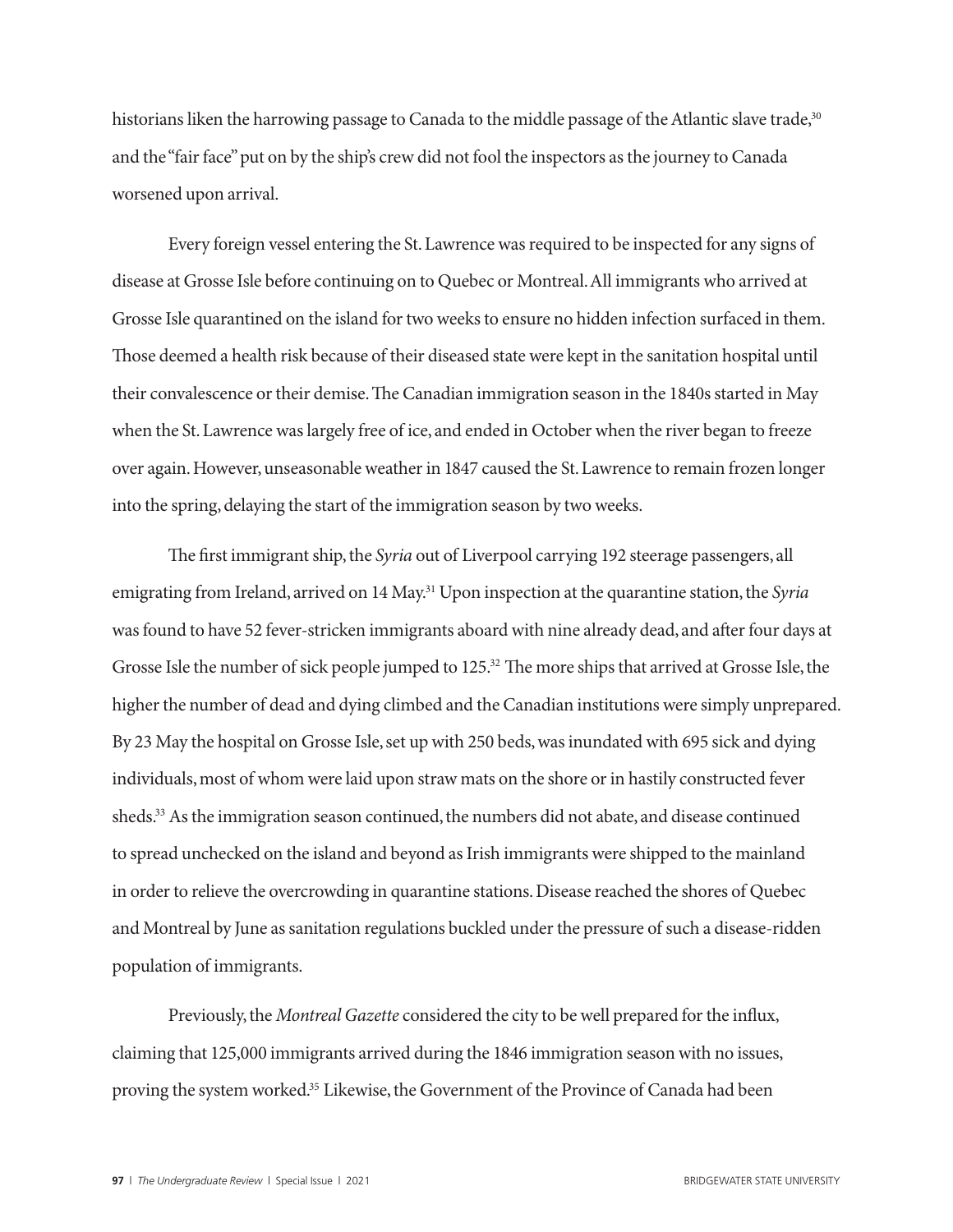prepared to take in a large number of immigrants ready to work on the frontier, and did not account for the amount of sick and dying who came instead. During the winter of 1846-47, Dr. Stephen Douglas, the journeyman medical officer in charge of sanitary preparations on Grosse Isle, with adept foresight requested additional funding of 3,000 pounds from the city of Quebec to adequately prepare for the arriving immigrants, but received only 300.<sup>36</sup> For this reason, Douglas lacked the proper equipment and staff to handle such an unprecedented collection of diseased and dying paupers.

On 10 May 1847, the Emigration Committee of Montreal called a meeting to consider what precautions should be taken to prepare the city, but quickly adjourned the meeting due to a lack of attendance.37 Some Canadians became anxious over the lack of preparedness in the city, and started to panic seeing the steady stream of sickly people building up on the banks of the St. Lawrence. On 21 May, in a letter to the editor of the *Montreal Gazette* titled "The Health of The City," the author, who signed the letter as "CAUTION" warned that the Government of the Province of Canada had yet to take any serious precautionary measures to protect the inhabitants of Montreal. The author urged the importance of enacting sanitary measures for the incoming immigrants and called for, "the *immediate* attention…of the up and coming Session of the Legislature," hoping that "the city's authorities will give the subject that consideration which its importance demands, ere it too late."38 But by mid-July, ads frequented the *Montreal Gazette* looking for great quantities of nurses and medical practitioners to tend the sick immigrants in the fever hospitals.<sup>39</sup> It is clear that Canadians expected some faminestricken Irish paupers to arrive in a diseased state, just not in the startling numbers that did come ashore, and despite warning from "CAUTION," acted too late.

During the onset of the famine, Canadians contributed to famine relief in Ireland by forming Christian communities in tandem with Irish societies already established in Canada by earlier immigrants, to gather aid in the form of money, clothing, and food.<sup>40</sup> One such Irish immigrant, Frances Stewart, a Protestant Irish immigrant who settled in the Peterborough area in 1822, explained in a letter to her friend back in Ireland how she feared her homeland would be "polluted by the masses of putrefying bodies of animals and decayed vegetables."41 Stewart sympathized deeply with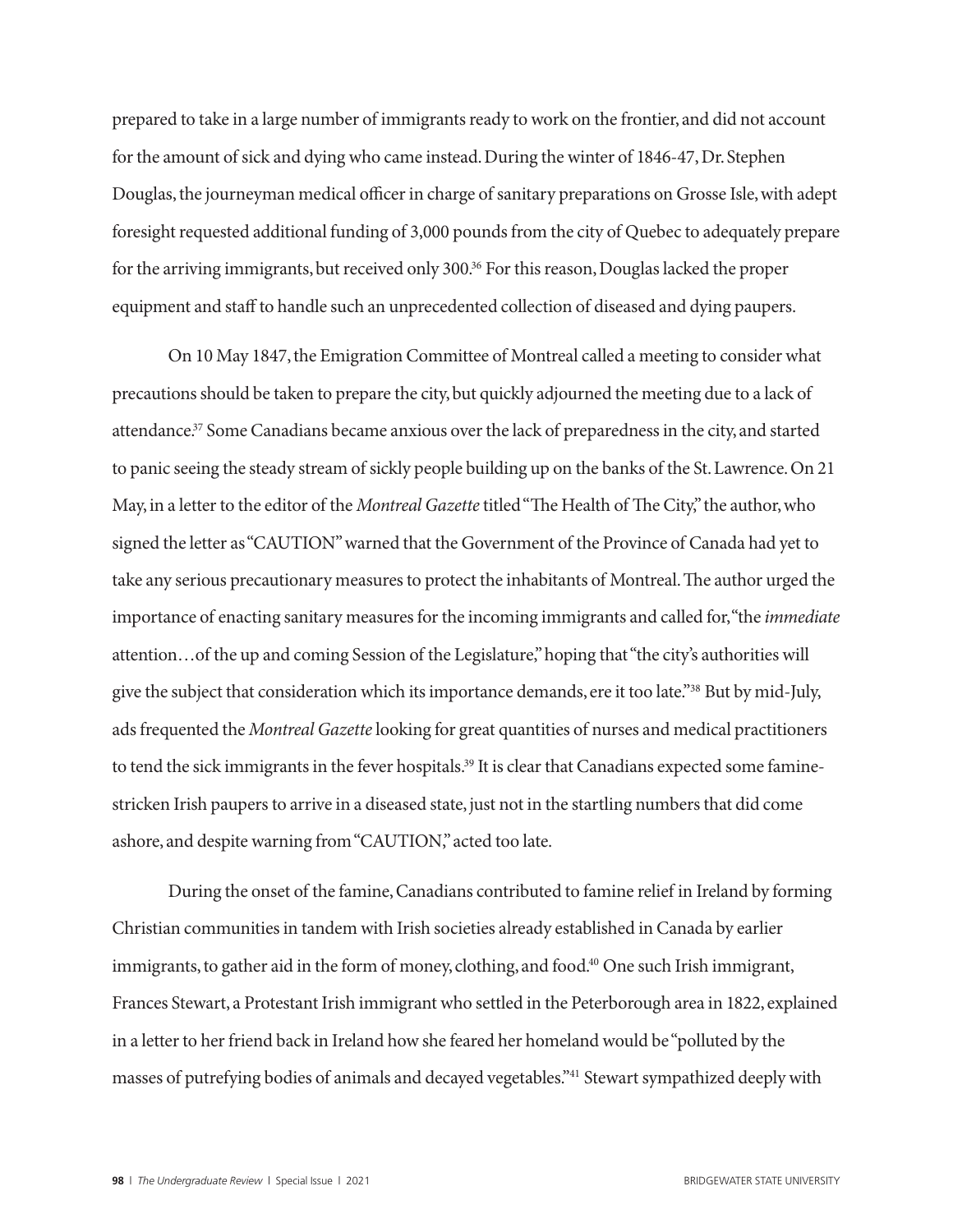those affected by the famine in Ireland, and by May 1847 raised a total of 364 pounds to send over in famine relief.<sup>42</sup>

Sympathies turned to anxieties as a seemingly endless stream of famine immigrants arrived, and disease began sweeping across the St. Lawrence River valley in their wake. Stewart mentions her building concern as she noted "many poor people…in a state of starvation and bringing with them a malignant type of [Typhus] was the cause of much anxiety and trouble."43 Once the wave of diseased immigrants reached Peterborough later in May, Stewart's attitude towards the incoming immigrants, like that of most other Canadians, changed to a more dreadful tone.

Enduring this ordeal, Stewart lamented to her Irish cousin in June that her sister-in-law contracted fever, along with all five of her children, the former succumbing to the disease.<sup>44</sup> A month passed before Stewart could find the time to write again due to her role as acting nurse when her close friend, and three doctors in the town, also contracted fever.<sup>45</sup> On 9 August, she wrote to her friend: "this was our [family's] first trial with affliction in long years…wherever those wretched immigrants came they brought with them sickness and death."46 Her troubles continued into the following month when her husband later died of Typhus within a week of contracting the disease, sending her into a resentful depression for some time following.47

Wherever the famine Irish arrived, the local population reeled with fear, drastically changing Canadian attitudes towards Irish immigrants for the worse. Canadians came to fear and resent the Irish. Immigrants congregated in the cities in huge numbers, which the populations did not expect to see, and although many immigrants ventured from the cities in search of work, they ultimately returned when they could not secure rural work out west.<sup>48</sup> The fear of disease caused those who previously wanted to hire the new immigrants to quickly rescind their offers, leaving a majority of immigrants without work, and crowding the slums of Quebec City, Montreal, and Toronto. What little work the immigrants could procure, they often could not perform due to the physical toll taken by their passage to North America, and subsequent disease.<sup>49</sup> The year 1847 saw more than 20,000 people die, both Irish immigrants and Canadians alike, due to disease brought by the immigrants.<sup>50</sup> At Grosse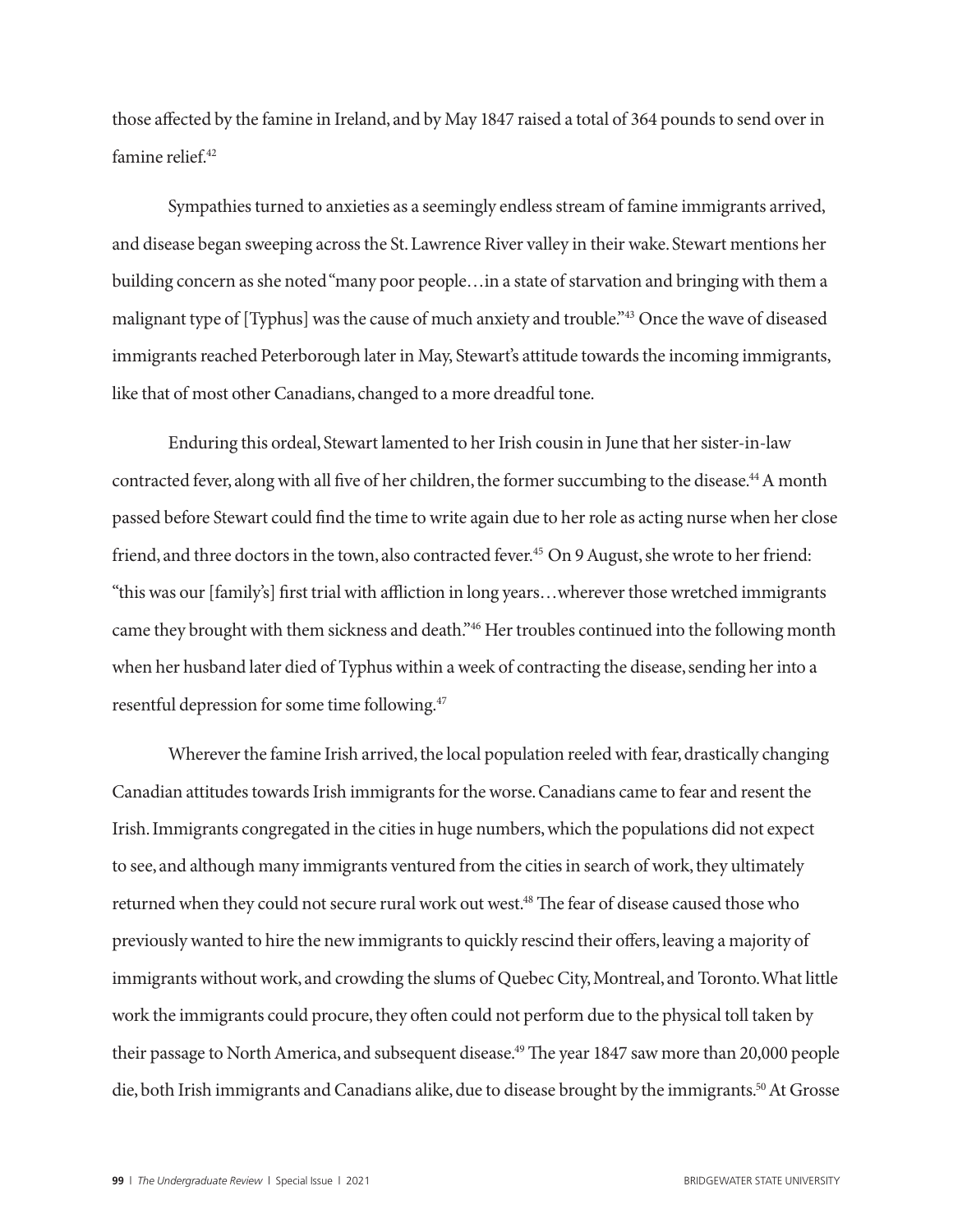Isle alone, the Irish left nearly 6,000 dead buried on the island, and later a bitter cry of resentment in Gaelic inscribed upon a Celtic cross of granite:

On this island Irish people in their thousands died, having fled from the laws of foreign oppressors and from treacherous starvation in the years 1847-48. May the blessings of God be with them. This memorial stone is a symbol of the honor due to them from the Irish community in America. God save Ireland.<sup>51</sup>

The famine Irish broke from the societal conditions which allowed Irish Catholics to be a tolerated part of Canadian society.<sup>52</sup> Inadvertently, they had made an offensive use of the land they occupied, mainly quarantine stations, hospitals, and cities (in that order), directly threatening individual Canadians and their social space. The poor sustenance and tenant farmers of Connaught and West Munster stood no chance of providing for themselves, especially in the state in which they arrived after suffering the ocean journey on coffin ships. Upon arrival, they immediately became dependent on Canadian social institutions, and the influx of 1847 overwhelmed municipalities with the sick and the dying. Providing aid for the famine immigrants put the Provincial Government roughly 35,000 pounds in debt, which it directly blamed the Imperial government in Westminster for causing. The Provincial Government petitioned the Imperial government to eventually cover the expense, and bring them out of the crippling debt.<sup>53</sup> According to Holman, the impression left by the 1847 famine immigrants "betrayed the real experiences of pre-famine Irish in Hamilton,"54 and so too similar towns across Canada, causing a nativist response against the Catholic Irish immigrants.

After the original, genuine concern for the famine immigrants turned to fear, Canada witnessed a surge in nativism as Canadian-born and immigrant Protestants resented the quickly growing number of Catholics.<sup>55</sup> Loyalty to the British Crown constituted the core element of Canadian nativism, and Protestantism a key concept of that loyalty, meaning Catholics inherently could not be loyal subjects, or at best were considered "suspect." The famine influx, consisting of roughly 90 percent Catholic paupers, caused an anti-Catholic reaction in Canada which lasted for the remainder of the century.<sup>56</sup> In the historically Catholic Quebec City, Protestants constituted 29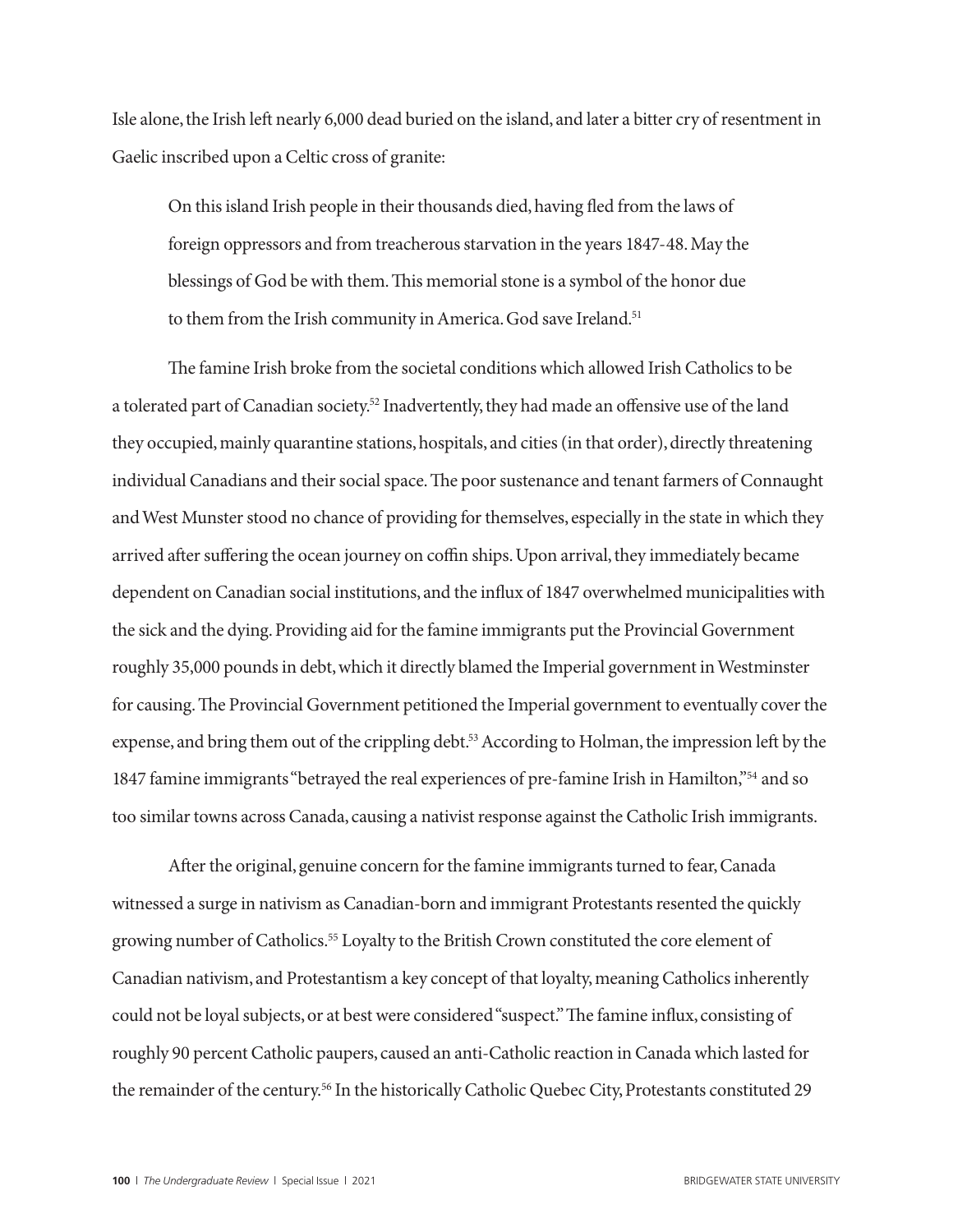percent of households in 1841, but by 1852 the number decreased to 14.5 percent as Protestants fled from a no-longer tolerable Catholic population.<sup>57</sup> The Irish became characterized as the "ignorant masses," and "untameable barbarians"58 because of their breaking custom with the social norms of the early nineteenth century set for them by their forebears.

One example of the nativist response and anti-Catholic sentiments occurred in June 1853 when the Italian anti-Catholic monk Alessandro Gavazzi traveled to Quebec City and Montreal to hold anti-Catholic speeches. His anti-Catholic speeches at the Free Presbyterian Church in Quebec City, and the Zionist Church in Montreal provoked the Catholic Irish inhabitants of those cities to react violently on 6 and 9 June respectively. Catholic Irish responded by hurling stones through the church windows and storming the pulpit in Quebec City, while in Montreal Catholic Irish brawled with the soldiers stationed outside Gavazzi's speech, resulting in soldiers killing five Irishmen, and denying Gavazzi a third speech planned for the following week.<sup>59</sup> Similar disturbances between Catholics and Protestants periodically occurred in cities for the remainder of the century, and even between other Catholics.

Quebec City almost always possessed a Catholic majority, thus making it the ideal destination for Catholic Irish immigrants. By 1852, 6,344 out of 23,238 (27.3 percent) of Quebec City's population identified Ireland as their place of birth.<sup>60</sup> Famine immigrants did not expand far beyond the limits of many cities, Quebec City included, and this caused friction between the two large nationalities of Catholics. Due to a lack of employment on the frontier, Catholic Irish immigrants began taking employment in the shipyards and lumber industries typically held by Catholic French Canadians. Though the common link of Catholicism likely mitigated tensions, labor disturbances happened occasionally between French-Canadian and Irish laborers, even where the Irish were most accepted.

At first, Canadians welcomed the thought of a large influx of Irish immigrants because of the identity the pre-famine Irish created for themselves in the years leading up to the famine. The Imperial Government convinced the Government of the Province of Canada that immigrants from the famine-stricken island would prosper and improve Canada, just as the Irish immigrants of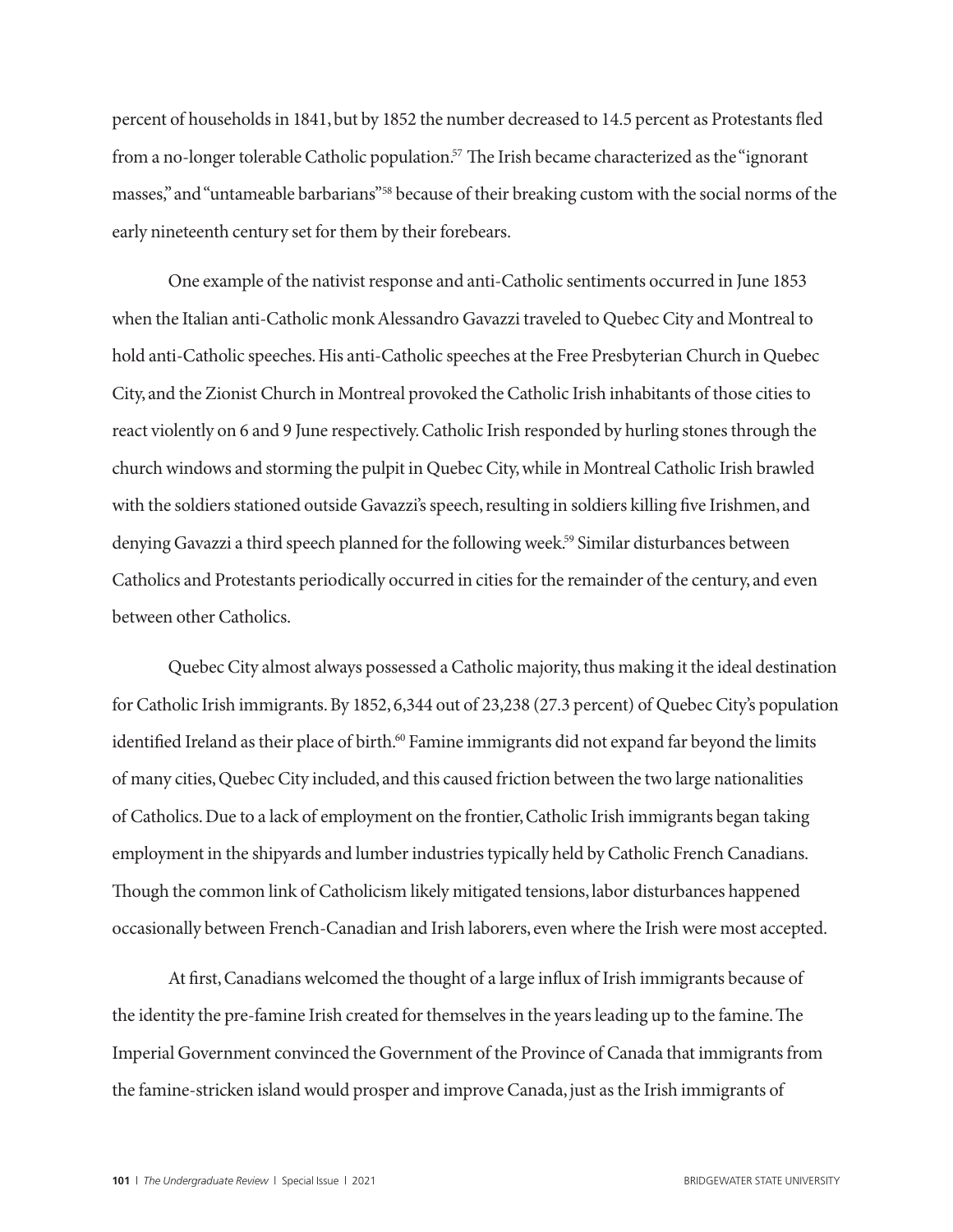decades past had done. Out of a perceived economic benefit and genuine philanthropy, Canadians welcomed the thought. Once the famine Irish of 1847 arrived, Canadians' tone quickly changed, and the perspective towards the Irish Canadians shifted to a more negative one as this new type of Irish immigrant broke down pre-established societal tolerances. The quantity and quality of the 1847 influx quickly changed how the native Canadian population viewed the Irish, as an entire nationality became defined by the immigrants who arrived in later years. The famine in Ireland caused profitconcerned landlords to pass off the responsibility of poor relief to Canadians out of frugality, while Canadian institutions emplaced to handle the expected influx buckled under the pressure of trying to properly assist the vast numbers of sick and emaciated immigrants. The 1847 immigration season terrified Canadians because of the damage the Irish newcomers caused upon arrival, inadvertently spreading disease and death in their wake. This fear, combined with the Protestant nativist response to the sharp increase in Catholic Irish immigrants, negatively branded Irish Canadians for the remainder of the nineteenth century.



The son of an Irish immigrant, **Cian McEneaney** is an enthusiastic student of Irish and military history and the acting curator at Fort Taber-Fort Rodman Military History Museum in New Bedford. After graduating in the spring of 2021 with a Bachelor's in History and Irish Studies from BSU, Cian plans to attend Trinity College, Dublin in 2022 to pursue a Master's Degree in Modern Irish History.

#### **Notes**

- <sup>1</sup> Robert J. Grace, "Irish Immigration and Settlement in a Catholic City: Quebec, 1842-61." *Canadian Historical Review* 84, no.2 (2003): 226.
- <sup>2</sup> Cecil Woodham-Smith, *The Great Hunger: Ireland 1845-1849* (London, UK: Harper and Row, 1991), 206.
- <sup>3</sup> Grace, "Irish Immigration and Settlement in a Catholic City," 229.
- <sup>4</sup> Grace, "Irish Immigration and Settlement in a Catholic City," 235.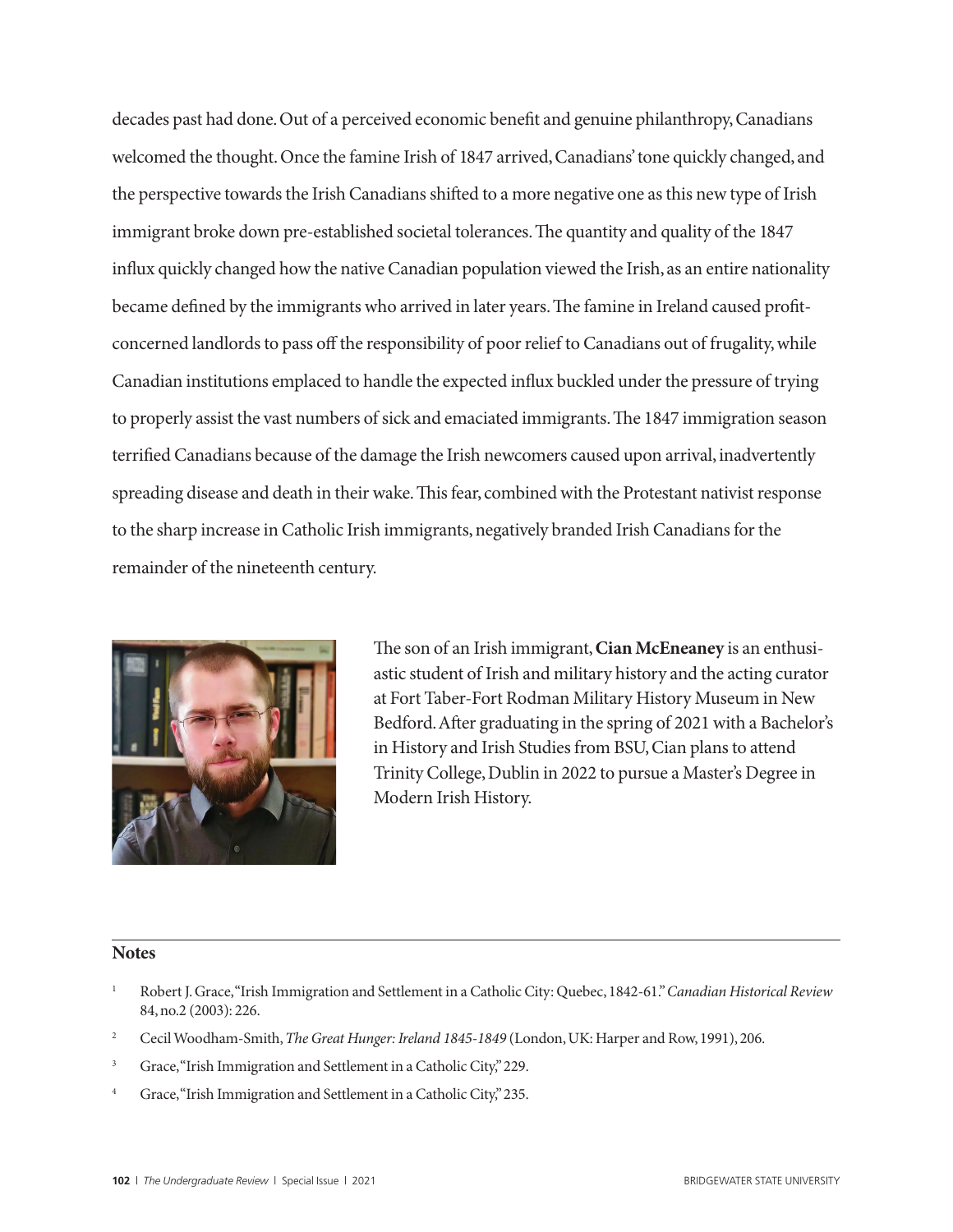- <sup>5</sup> Scott W. See, "'An Unprecedented Influx': Nativism and Irish Famine Immigration to Canada." *American Review of Canadian Studies* (2000), 442.
- <sup>6</sup> Robert J. Grace, "A Demographic and Social Profile of Quebec City's Irish Populations, 1842-1861." *Journal of American Ethnic History* 23, no. 1 (2003): 55.
- <sup>7</sup> Andrew C. Holman, "'Different Feelings': Corktown and the Catholic Irish in Early Hamilton, 1832-1847," *Canadian Journal of Irish Studies* 23, no. 1 (1997): 41.
- <sup>8</sup> See, "An Unprecedented Influx," 431.
- <sup>9</sup> Desmond Norton, "Lord Palmerston and the Irish Famine Emigration: A Rejoinder." *The Historical Journal*  46, no. 1 (2003): 159.
- <sup>10</sup> Grace, "Irish Immigration and Settlement in a Catholic City," 219.
- <sup>11</sup> Cormac Ó Gráda, *Black '47 and Beyond: The Great Irish Famine in History, Economy, and Memory*, ed. Joel Mokyr (Princeton, NJ: Princeton University Press, 1999), 168.
- <sup>12</sup> Italics added for emphasis. John Kelly, *The Graves Are Walking, The Great Famine and the Saga of the Irish People* (New York: Picador, Henry Holt and Company, 2013): 254.
- <sup>13</sup> Sale of Fire-Arms (Ireland) Emigration. *Hansard*, HL Deb 15 March 1847, vol. 90, cc. 1327-36.
- <sup>14</sup> G. J. Parr, "The Welcome and the Wake, Attitudes in Canada West Toward the Irish Famine Migration," *Ontario History* 66 (1974): 108.
- <sup>15</sup> Parr, "The Welcome and the Wake," 102.
- <sup>16</sup> "Ireland; Its Evils and Their Remedies." *Montreal Gazette*, 26 September 1846.
- <sup>17</sup> *Le Canadien*, 16 April 1847, in Marianna O'Gallagher, *Eyewitness: Grosse Isle*, 1847 (Sainte-Foy, QC: Livres Carraig Books, 1995): 15.
- <sup>18</sup> Woodham-Smith, *The Great Hunger*: Ireland, 213.
- <sup>19</sup> *Le Canadien* 28 April 1847, in O'Gallagher, *Eyewitness*, 25.
- <sup>20</sup> *Montreal Gazette*, 5 May 1847.
- <sup>21</sup> Parr, "The Welcome and the Wake," 108.
- <sup>22</sup> *Le Canadien*, 12 May 1847, in O'Gallagher, *Eyewitness*, 422.
- <sup>23</sup> *Montreal Gazette*, 29 May 1847.
- <sup>24</sup> *Ottawa Daily Citizen*, 29 May 1847.
- <sup>25</sup> Grace, "Irish Immigration and Settlement in a Catholic City," 237.
- <sup>26</sup> Woodham-Smith, *The Great Hunger: Ireland 1845-1849*, 206-207.
- <sup>27</sup> Address in Answers to the Speech. *Hansard*, HL Deb 23 November 1847 vol 95 cc14-64.
- <sup>28</sup> D. J. Meghen, "Stephen De Vere's Voyage to Canada, 1847." *The Old Limerick Journal*. Reprinted from *North Munster Studies: Essays in commemoration of Monsignor Michael Moloney*, ed. Etienne Rynne (Limerick: Thomond Archaeological Society, 1967): 139.
- 29 Ó Gráda, *Black '47 and Beyond*, 106.
- <sup>30</sup> Kelly, *The Graves Are Walking*; Tucker, "The Famine Immigration to Canada, 1847"; Woodham-Smith, *The Great Hunger*; Tim P. Coogan, *The Famine Plot: England's Role In Ireland's Greatest Tragedy* (New York, NY: Palgrave Macmillan, 2012).
- <sup>31</sup> Gilbert Tucker, "The Famine Immigration to Canada, 1847" *American Historical Review* 36, no. 3 (1931): 105.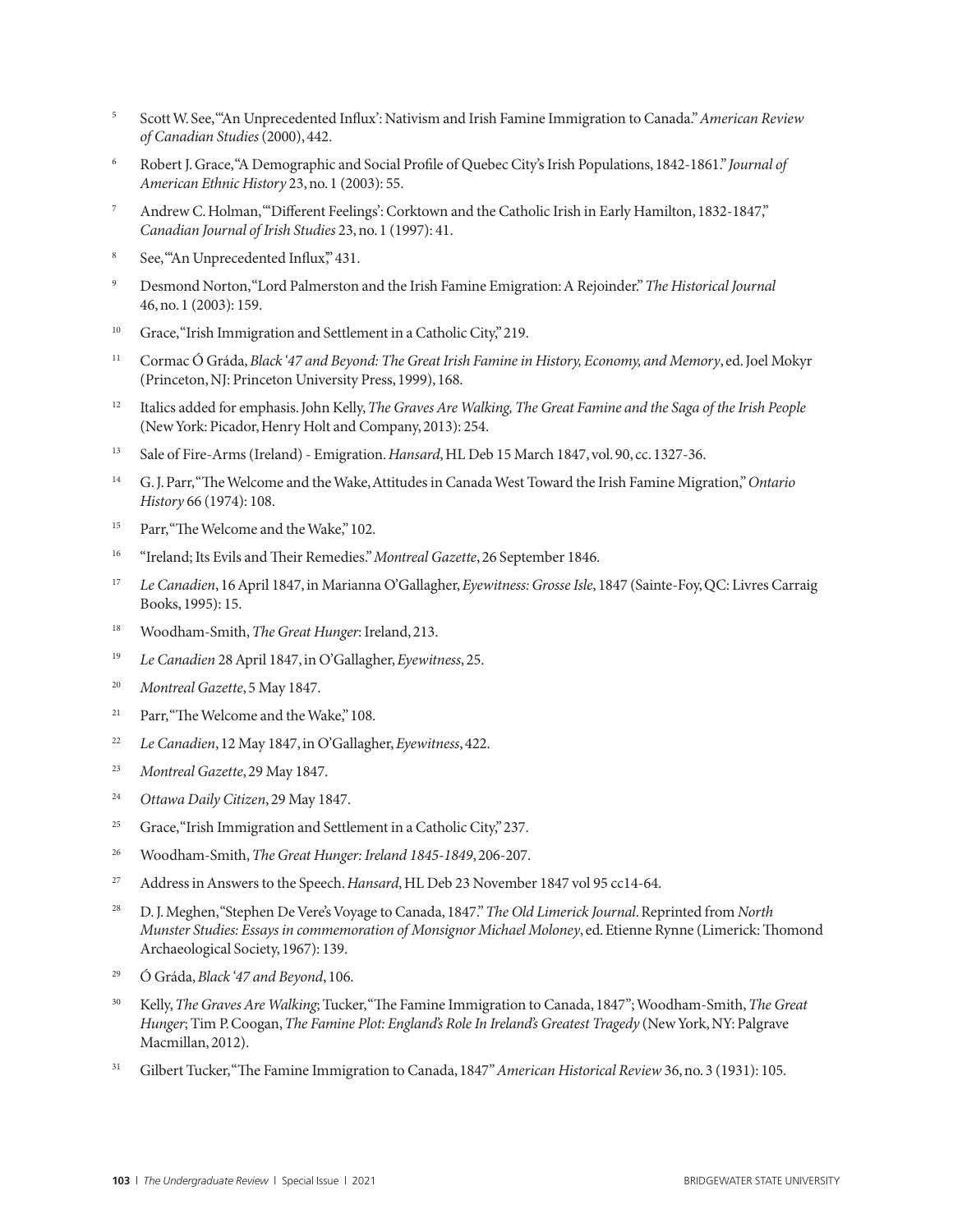- <sup>32</sup> Kelly, *The Graves Are Walking*, 275.
- <sup>33</sup> Kelly, *The Graves Are Walking*, 275.
- <sup>34</sup> Parr, "The Welcome and the Wake," 107.
- <sup>35</sup> *Montreal Gazette*, 30 April 1847.
- <sup>36</sup> Woodham-Smith, *The Great Hunger: Ireland 1845-1849*, 218.
- <sup>37</sup> *Montreal Gazette*, 15 May 1847.
- <sup>38</sup> Italics are the author's own. "The Health of the City," *Montreal Gazette*, 21 May 1847.
- <sup>39</sup> *Montreal Gazette*, 16 July 1847.
- <sup>40</sup> Parr, "The Welcome and the Wake," 102.
- <sup>41</sup> Frances Stewart, *Our Forest Home: Being Extracts from the Correspondence of the Late Frances Stewart, ed. Eleanor S.* Dunlop (Montreal: Gazette Printing and Publishing Company, 1902), 211.
- <sup>42</sup> Stewart, *Our Forest Home*, 214.
- <sup>43</sup> Stewart, *Our Forest Home*, 214.
- <sup>44</sup> Stewart, *Our Forest Home*, 216.
- <sup>45</sup> Stewart, *Our Forest Home*, 218.
- <sup>46</sup> Stewart, *Our Forest Home*, 218.
- <sup>47</sup> Stewart, *Our Forest Home*, 222.
- <sup>48</sup> See, "An Unprecedented Influx," 437.
- <sup>49</sup> Parr, "The Welcome and the Wake," 109.
- <sup>50</sup> Woodham-Smith, *The Great Hunger: Ireland 1845-1849*, 238.
- <sup>51</sup> Irish Memorial National Historic Site, Grosse Isle. Original text taken from the monument: "Cailleadh Clann na nGaegheal ina míltibh ar an oileán so ar dteicheadh dhóibh ó dlíghthibh na dtíoránach ngallda agus ó ghorta tréarch isna bliadhantaigb 1847-48. Beannacht díllis Dé orra. Bíodh an leacht so i gcomhartha garma agus onóra dhóibh ó Gheadhealaibh Ameriocá. Go saoraigh Dia Éire." Trans. P. T. Meagher and Cian McEneaney.
- <sup>52</sup> Holman, "Different Feelings," 42.
- <sup>53</sup> Tucker, "The Famine Immigration to Canada, 546.
- <sup>54</sup> Holman, "Different Feelings," 59.
- <sup>55</sup> See, "An Unprecedented Influx," 430.
- <sup>56</sup> See, "An Unprecedented Influx," 431.
- <sup>57</sup> Grace, "Irish Immigration and Settlement in a Catholic City," 233.
- <sup>58</sup> See, "An Unprecedented Influx," 437.
- <sup>59</sup> *Ottawa Daily Citizen*, 11 June 1853.
- <sup>60</sup> Grace, "A Demographic and Social Profile of Quebec City's Irish Populations," 57.
- <sup>61</sup> See, "An Unprecedented Influx," 447.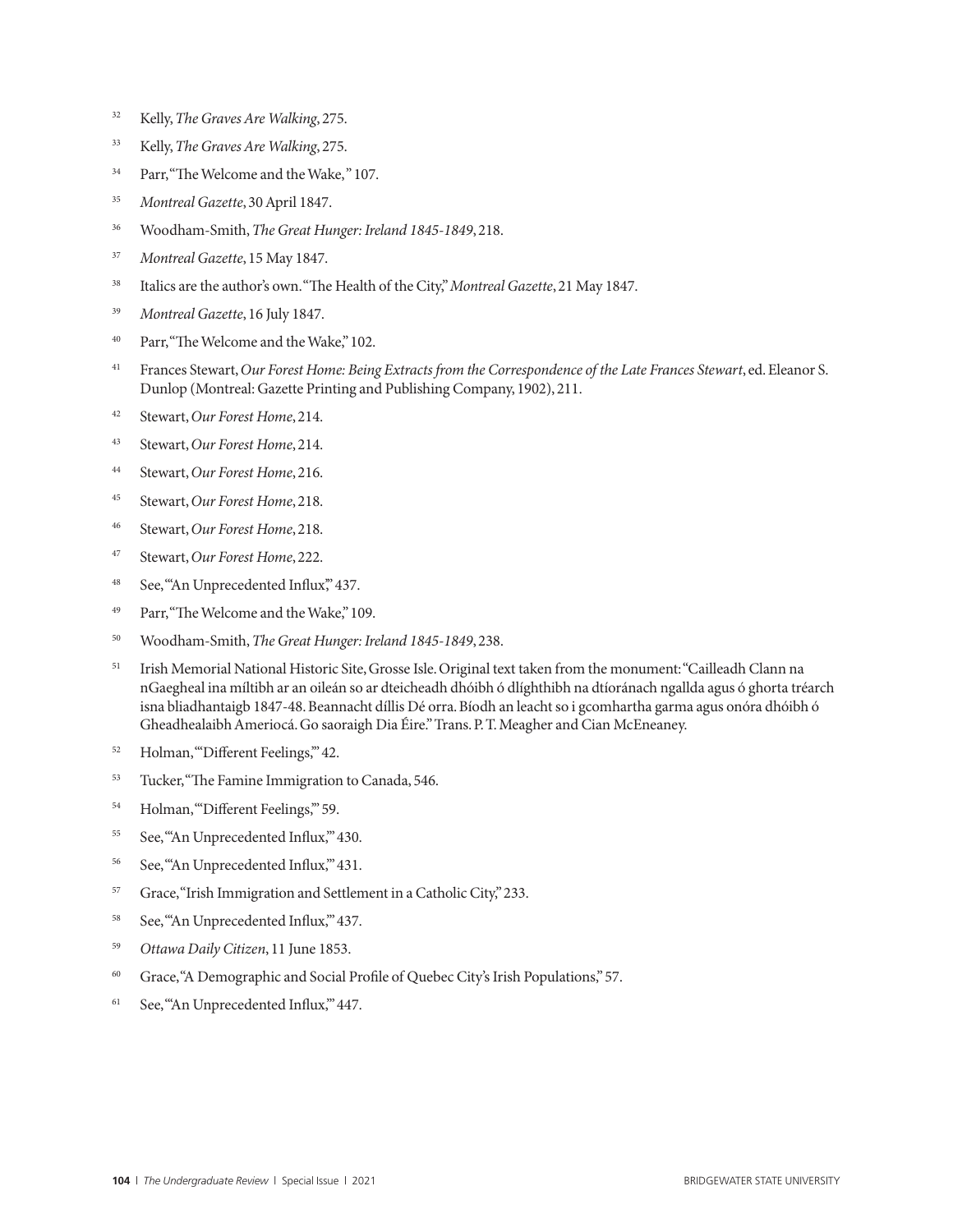#### **Bibliography**

Address in Answers to the Speech. *Hansard*, HL Deb 23 November 1847 vol 95 cc14-64.

- Coogan, Tim P. *The Famine Plot, England's Role in Ireland's Greatest Tragedy*. New York, NY: Palgrave Macmillan, 2012.
- Foster, R. F. *Modern Ireland 1600-1972*. London, UK: Allen Lane, The Penguin Press, 1988.
- Grace, Robert J. "A Demographic and Social Profile of Quebec City's Irish Populations, 1842-1861." *Journal of American Ethnic History* 23 no. 1 (2003): 55-84.
- Grace, Robert J. "Irish Immigration and Settlement in a Catholic City: Quebec, 1842-61." *The Canadian Historical Review* 84, no. 2 (June 2003): 217-251.
- Holman, Andrew C. "'Different Feelings': Corktown and the Catholic Irish in Early Hamilton, 1832-1847," *The Canadian Journal of Irish Studies* 23, no. 1 (July 1997): 41-66.
- Irish Memorial National Historic Site, Grosse Isle.
- Kelly, John. The Graves Are Walking: The Great Famine and the Saga of the Irish People. New York, NY: Picador, Henry Holt and Company, 2013.
- King, Jason. "Remembering and Forgetting the Irish the Famine Irish in Quebec: Genuine and False Memoirs, Communal Memory and Migration." *The Irish Review* 44 (2012): 20-41.
- Meghen, D. J. "Stephen De Vere's Voyage to Canada, 1847." *The Old Limerick Journal*. Reprinted from *North Munster Studies: Essays in commemoration of Monsignor Michael Moloney*, edited by Etienne Rynne. Limerick: Thomond Archaeological Society, 1967.
- Norton, Desmond. "Lord Palmerston and the Irish Famine Emigration: A Rejoinder." *The Historical Journal* 46 no. 1 (March 2003): 155-165.
- O'Gallagher, Marianna. *Eyewitness: Grosse Isle, 1847*. Sainte-Foy, QC: Livres Carraig Books, 1995.
- Ó Gráda, Cormac. *Black '47 and Beyond: The Great Irish Famine in History, Economy, and Memory.* Edited by Joel Mokyr. Princeton, NJ: Princeton University Press, 1999.
- Parr, G. J. "The Welcome and the Wake, Attitudes in Canada West Toward the Irish Famine Migration," *Ontario History* 66 (1974): 101-113.
- Sale of Fire-Arms (Ireland) Emigration. *Hansard*, HL Deb 15 March 1847, vol. 90, cc. 1327-36.
- See, Scott W. "'An Unprecedented Influx': Nativism and Irish Famine Immigration to Canada." *American Review of Canadian Studies* 30, no. 4 (2000): 429-453.
- Stewart, Frances. *Our Forest Home: Being Extracts from the Correspondence of the Late Frances Stewart*. Edited by Eleanor S. Dunlop. Montreal: Gazette Printing and Publishing Company, 1902.

Tucker, Gilbert. "The Famine Immigration to Canada, 1847" *American Historical Review* 36, no. 3 (1931): 533-549.

Woodham-Smith, Cecil, *The Great Hunger: Ireland 1845-1849*. London, UK: Harper & Row, 1991.

#### **Newspapers**

"Ireland; Its Evils and Their Remedies." *Montreal Gazette*, 26 September 1846.

*Montreal Gazette*, 30 April 1847.

*Montreal Gazette*, 05 May 1847.

*Montreal Gazette*, 15 May 1847.